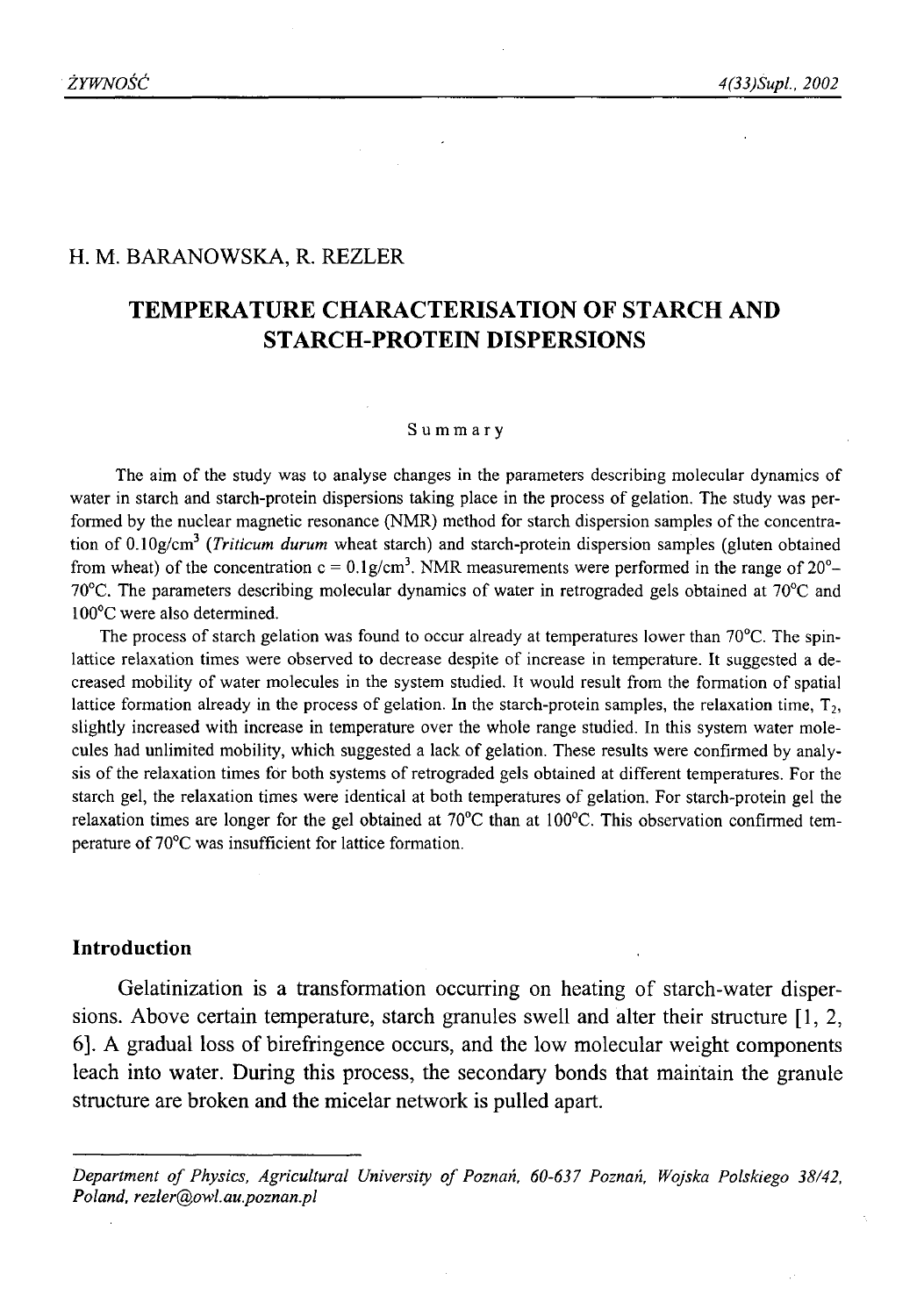Several methods can be used to follow the gelatinization process: loss of birefringence, increase in viscosity, and susceptibility to enzymatic degradation, decrease in enthalpy, and loss of X-ray diffraction pattern. Among them only susceptibility to enzymes and variation of enthalpy are used in quantification of the extent of gelatinization. These methods, however, are either time-consuming (enzyme susceptibility) or show poor reproducibility (calorimetry).

Lelievre and Mitchell [7] showed that heating of starch-water dispersions above 60°C, resulted in an increase in the relaxation time measured by pulsed-proton nuclear magnetic resonance (NMR). This behaviour was attributed to an increase in the mobility and hydration of starch polymers, suggesting an increase in the number of protons linked to the liquid phase. Although the relaxation time due to the protons in the solid phase was not measured, it would be lower than those in the liquid phase. Thus, in a starch-protein sample with different degrees of gelatinization and different content of proteins, there would be different relations between the protons in the liquid phase and those in the solid phase. Thus, a study of gelatinization of starch water-protein systems with involvement of the ratio of the protons in the liquid and those in the solid phase as determined by pulsed-proton NMR.

In this study possibility of using pulsed-proton NMR to measure the degree of gelatinization of starch-protein systems was recognised. Simultaneously, gelatinization kinetics of wheat starch-gluten-water systems was investigated.

#### **Material and methods**

*Materials:* Wheat starch *(Triticum durum)*, *(Sigma, MC = 9%)* and starch-protein (gluten from wheat containing 80% protein and 7% fat), (Sigma,  $MC = 8\%$ ) dispersions.

*Sample preparation:* The total concentration of the polymers was 0.10g/cm3. The starch-proteins mixtures were prepared following the starch to protein ratio of 9:1, 8:2, 7:3, 6:4, 5:5. Directly after preparation the samples were placed in NMR tubes and closed.

The NMR experiment was performed on a pulse NMR spectrometer ELLAB Poznań operating at 15 MHz. The spin-lattice relaxation times  $T_1$  were measured applying the inversion-recovery pulse sequence  $(\pi-\tau-\pi/2)$ . The pulse distance  $\tau$  was changing from 10 to 5300 ms. The repetition time TR was 10 s. The spin-spin relaxation times  $T_2$  were measured by the CPMG pulse train. The distance between  $\tau$  pulses was established for 3 ms, the number of spin-echos was 50. The CracSpin calculated program [11] was used to obtain the vales  $T_1$ , while  $T_2$  values were calculated by the fit to the formula:

$$
M_{x,y} = M_0 \left\{ \exp \frac{-\tau}{T_2} \right\}
$$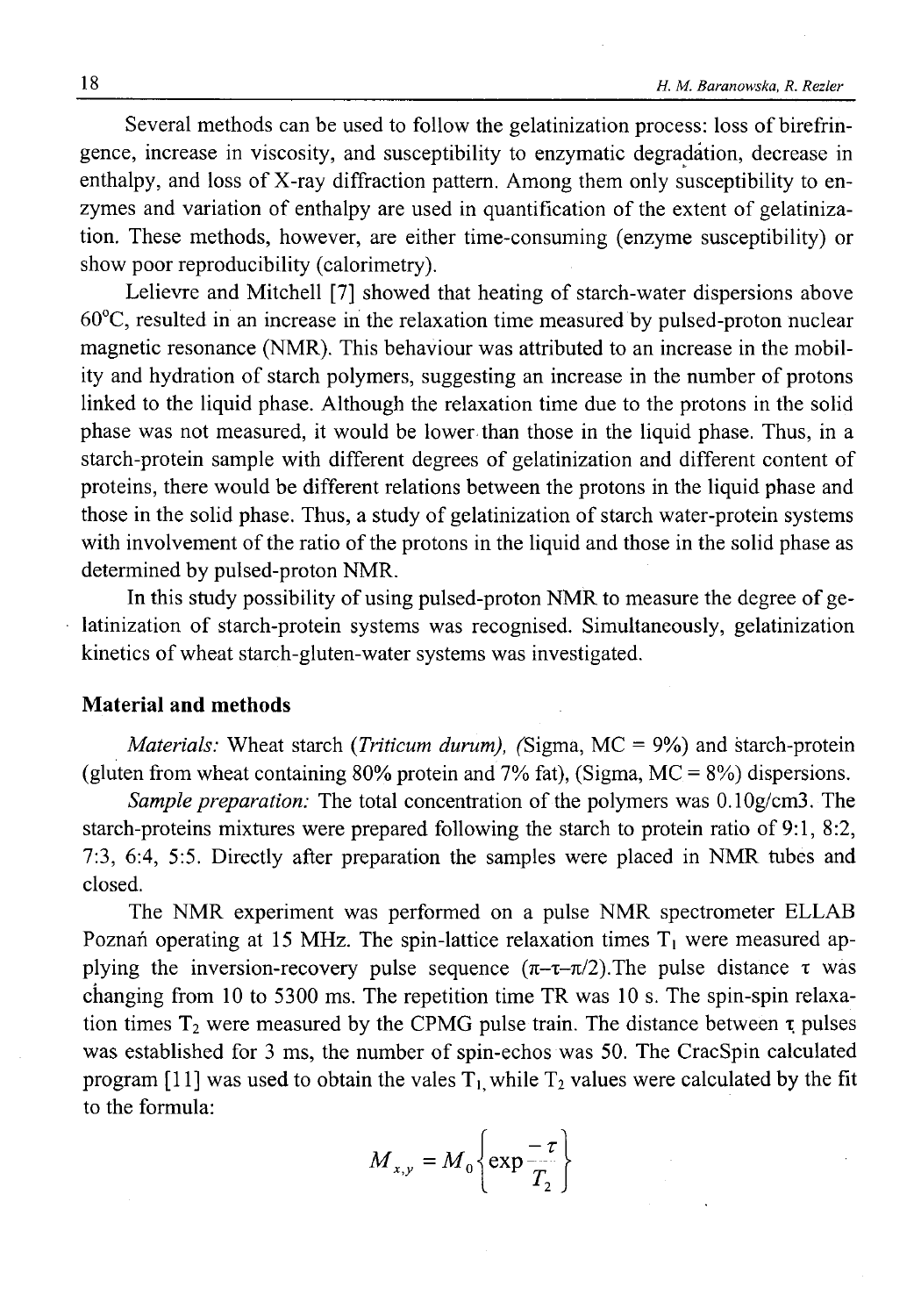where:  $M_0$  is the equilibrium value of magnetisation,  $T_2$  the spin-spin relaxation time. Temperature was controlled with precision of  $\pm 0.5^{\circ}$ C.

### **Results and discussion**

Recognition of molecular mechanisms of changes in the starch structure which took place at different levels of its organisation under hydrothermal treatment is of great importance. Gelation is the most important processes occurring in starch systems at moderate temperatures and in the presence of water, temperature of gelation is one of the most important parameters characterising the starch system.

The temperature dependencies of the spin-lattice relaxation times are shown in Fig. 1.



Fig. 1. The temperature dependencies of the spin-lattice relaxation times.

For starch dispersions, above +60 $^{\circ}$ C the T<sub>1</sub> relaxation time decreases in spite of increase in temperature.

In aqueous dispersions of starch heated above the gelation temperature the irreversible process of swelling takes place, accompanied by disappearance of the crystalline ordering and release of amylose to the solution [3, 4, 8, 10]. The degree of the crystal structure of the system is determined by the contribution of bihelical forms among the high-molecular starch components. The temperature dependence of this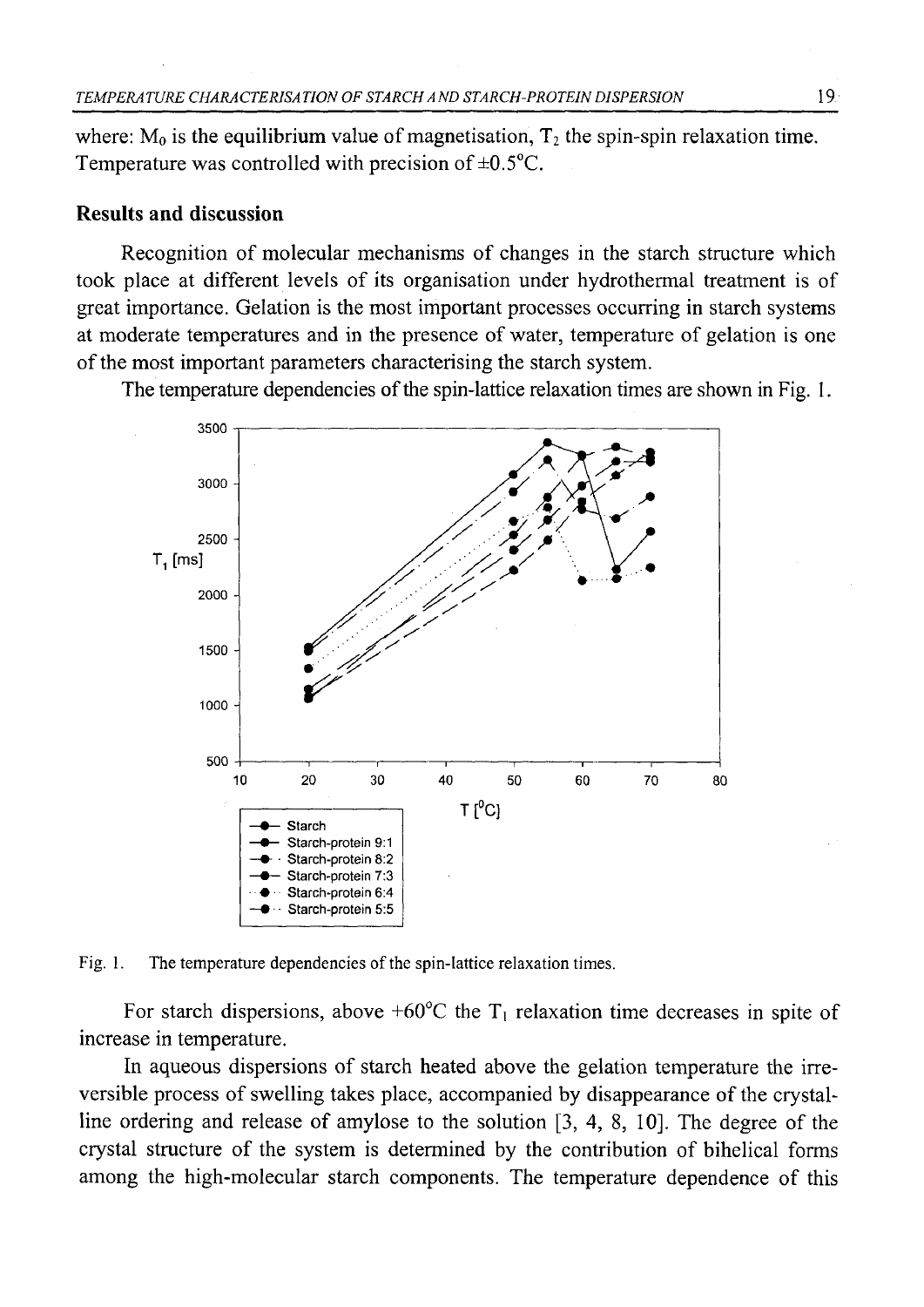contribution reveals a transition from the ordered helical fragments of the polymer chains to the state of spatially disordered coil. Some of the water molecules penetrating into the swelling starch grains become immobile and bound to the starch hydroxyl groups unshielded in the process of gelation. Simultaneously, the crystal phase melts and the concentration of the active segments of the amorphous lattice decreases with increase in temperature, causing a deshielding of more hydrophilic group. They bound more water molecules limiting their dynamics. This influences the temperature dependence of  $T_1$  relaxation time (Fig. 1).

The spatial lattice of macromolecular gel starts forming under conditions when stable bonds can form among fragments of different macromolecules. This process occurs on cooling of hot starch gels of sufficient both concentration and degree of homogeneity. The intermolecular bonds form as a result of coiling of neighbouring fragments of the macromolecule chains taking place on decreasing temperature, and their association to bihelical forms, characteristic of native and retrograded starch. In order to determine the effect of the temperature of gelation on the final structure of the macromolecular gel, the relaxation time was measured for starch systems gelled at  $+70^{\circ}$ C and  $+100^{\circ}$ C. The measurements were performed at  $+20^{\circ}$ C at 24 hours after the completion of gelation. The  $T_1$  relaxation time values obtained were within the error limit  $(\pm 5\%)$  for both systems (Table 1). This result leads to a conclusion that in spite of different temperatures of gelation, the spatial lattices formed as a result of the retrogradation processes are similar and temperature of +70°C is sufficient for starch gelation within the concentration range studied.

For the starch-protein systems two different courses of temperature dependencies of  $T_1$  relaxation time were observed. For the systems of starch-to-protein concentrations ratio of 9:1, 8:2 and 7:3, the value of  $T_1$  relaxation time increased with increase in temperature. This dependence was interpreted as follows. The water molecules initially bound with the protein are released as a result of the protein denaturation process above +50°C [5, 9]. At the same time, because of the uncoiling of the starch molecules, the water molecules take part in the formation of the lattice. In general, these two processes evoked no macroscopic change in the water molecules dynamics. The situation is different for the systems containing starch and protein at the concentration ratio of 6:4 and 5:5, for which the temperature dependencies of  $T_1$  relaxation time revealed maxima and minima in the temperature range studied. At the beginning, the  $T_1$  value increases with temperature increasing up to  $+55^{\circ}$ C, which suggested the release of water molecules as a result of protein denaturation and an increase in their mobility. A significant decrease in  $T_1$  observed at +60°C for the system of the ratio of 6:4 and at  $+65^{\circ}$ C for the system of the ratio of 5:5, was probably related to the uncoiling of starch chains as well as participation of water molecules in the lattice formation and bonding of some of the water molecules at the hydrophilous sites of the peptide chains de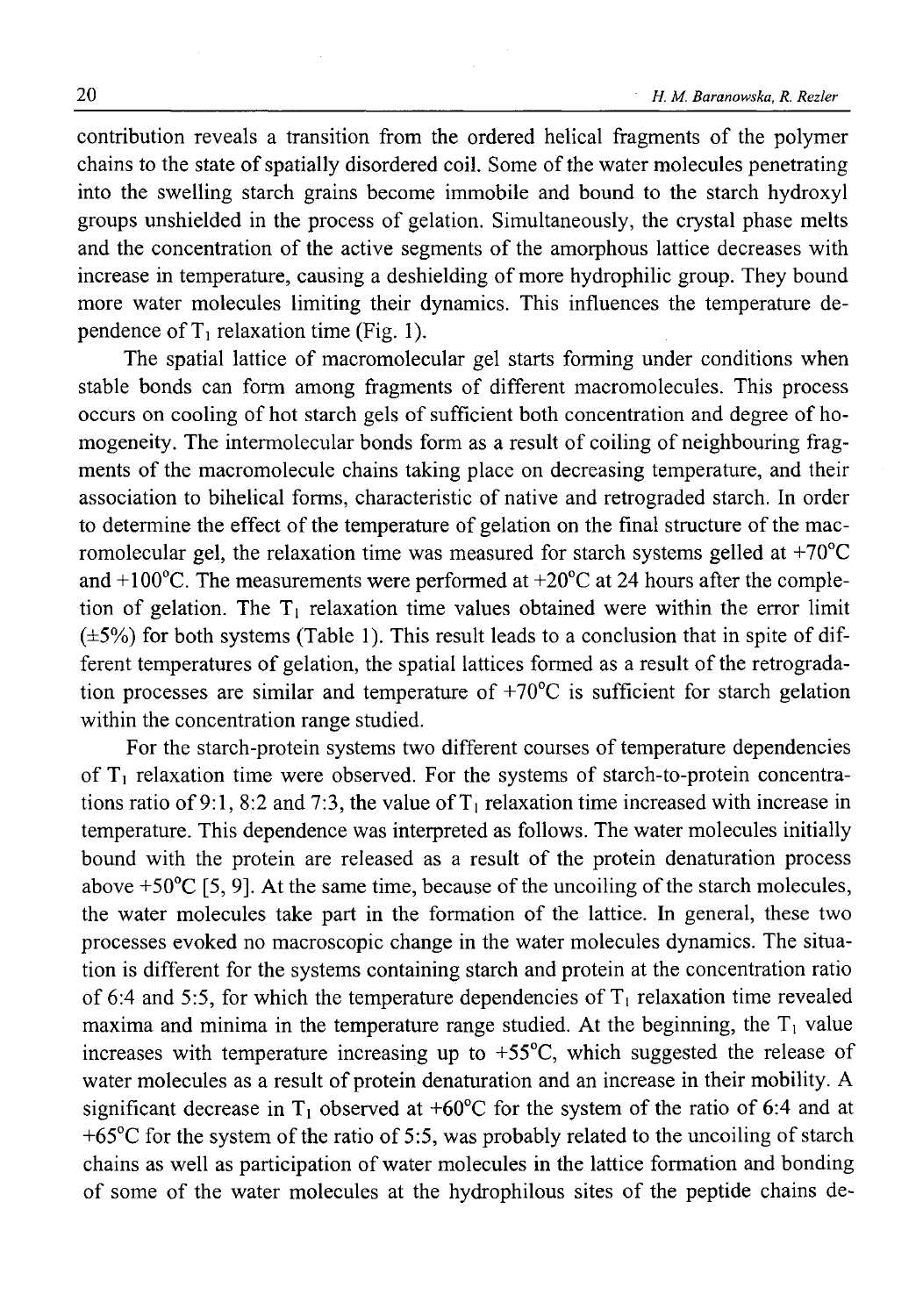shielded as a result of protein denaturation. Further slow increase in  $T_1$  is explained as a consequence of an increase in the mobility of those water molecules which are not involved in the lattice formation.

Table 1

|                       | $T_1$ [ms] |                   |                    |               | $T2$ [ms]         |                    |
|-----------------------|------------|-------------------|--------------------|---------------|-------------------|--------------------|
|                       | Before     | After gelation    | After gelation     | <b>Before</b> | After gelation    | After gelation     |
|                       | gelation   | at $70^{\circ}$ C | at $100^{\circ}$ C | gelation      | at $70^{\circ}$ C | at $100^{\circ}$ C |
| Starch                | 1527       | 669               | 680                | 718           | 191               | 176                |
| Starch-protein<br>9:1 | 1060       | 1040              | 796                | 894           | 792               | 484                |
| Starch-protein<br>8:2 | 1154       | 1142              | 886                | $-689$        | 621               | 447                |
| Starch-protein<br>7:3 | 1083       | 1059              | 960                | 788           | 978               | 334                |
| Starch-protein<br>6:4 | 1337       | 1020              | 928                | 927           | 531               | 462                |
| Starch-protein<br>5:5 | 1492       | 1161              | 1108               | 894           | 1213              | 519                |

The spin-lattice and spin-spin relaxation times for starch and starch-protein dispersions before and after gelation.

The temperature dependencies of spin-lattice relaxation times are shown in Fig. 2. The  $T_2$  relaxation time slightly increases with increasing temperature for all the systems studied. The most significant change in  $T_2$  was noted in the range 20–50°C. It is interpreted as being related to increase in mobility of the water molecules not involved in the network formation.

# **Conclusions**

- 1. The transition from the ordered spiral forms of the fragments of the polymer chains to the state of spatially disordered coil, taking place in the starch systems above 60°C facilitates the process of bonding of the water molecules to the hydroxyl groups of starch (unavailable at lower temperatures). It leads to a decrease in the water molecule dynamics.
- 2. In spite of different temperatures of gelation, the spatial lattices formed as a result of the processes of retrogradation are similar and the temperature of  $+70^{\circ}$ C is sufficient for gelation of starch in the systems without proteins in the concentration range studied.
- 3. For starch-protein mixtures of the same total concentration, temperature of  $+70^{\circ}$ C is insufficient for gelation of the starch in the system.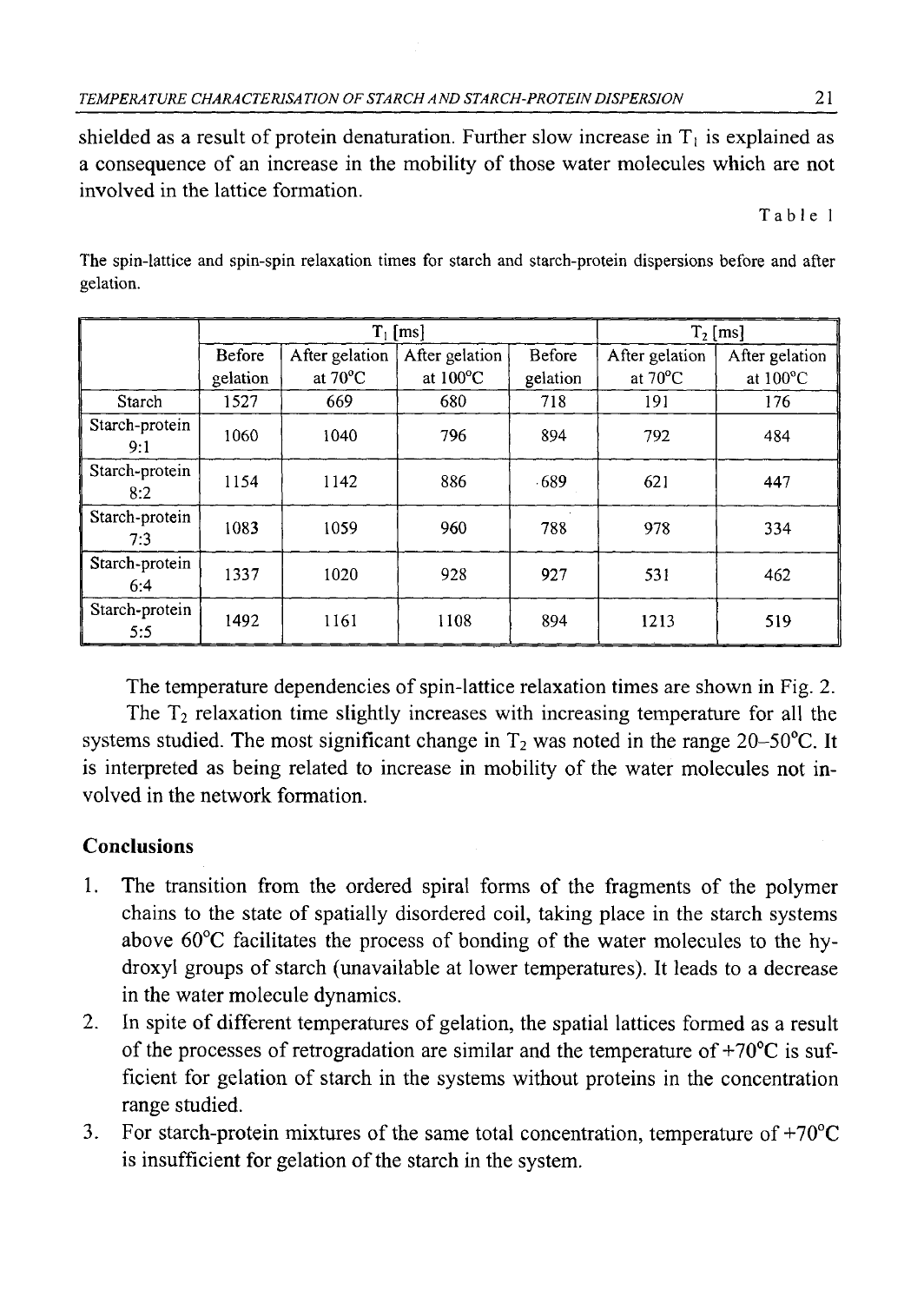

Fig. 2. The temperature dependencies of the spin-spin relaxation times.

- 4. There are two different ranges of starch-protein concentrations under which the dynamics of the water molecules depends on the concentration of protein in the system.
- 5. The relaxation times determined for starch-protein gels at 70°C are longer than these at 100°C. It confirms that for such systems the temperature of 70°C is insufficient for the lattice formation.

## **References**

- [1] Cherian G., Chinachoti P.: <sup>2</sup>H and <sup>17</sup>O nuclear magnetic resonance study water in gluten in the glassy and rubbery state. Cereal Chem., 73, 1996, 618-624.
- [2] Collison R., Chilton, W.G.: Starch gelation as a function of water content. J. Food Technol., **9,** 1974, 309-315.
- [3] Erdogdu G., Czuchajowska Z., Pomeranz Y.: Wheat flour and defeated milk fractions characterised by differential scanning calorimetry. I. DSC of flour and milk fractions. Cereal Chem., 72, 1995, 70.
- [4] Erdogdu G., Czuchajowska Z., Pomeranz Y.: Wheat flour and defeated milk fractions characterised by differential scanning calorimetry. II. DSC of interaction products. Cereal Chem., 72, 1995, 76.